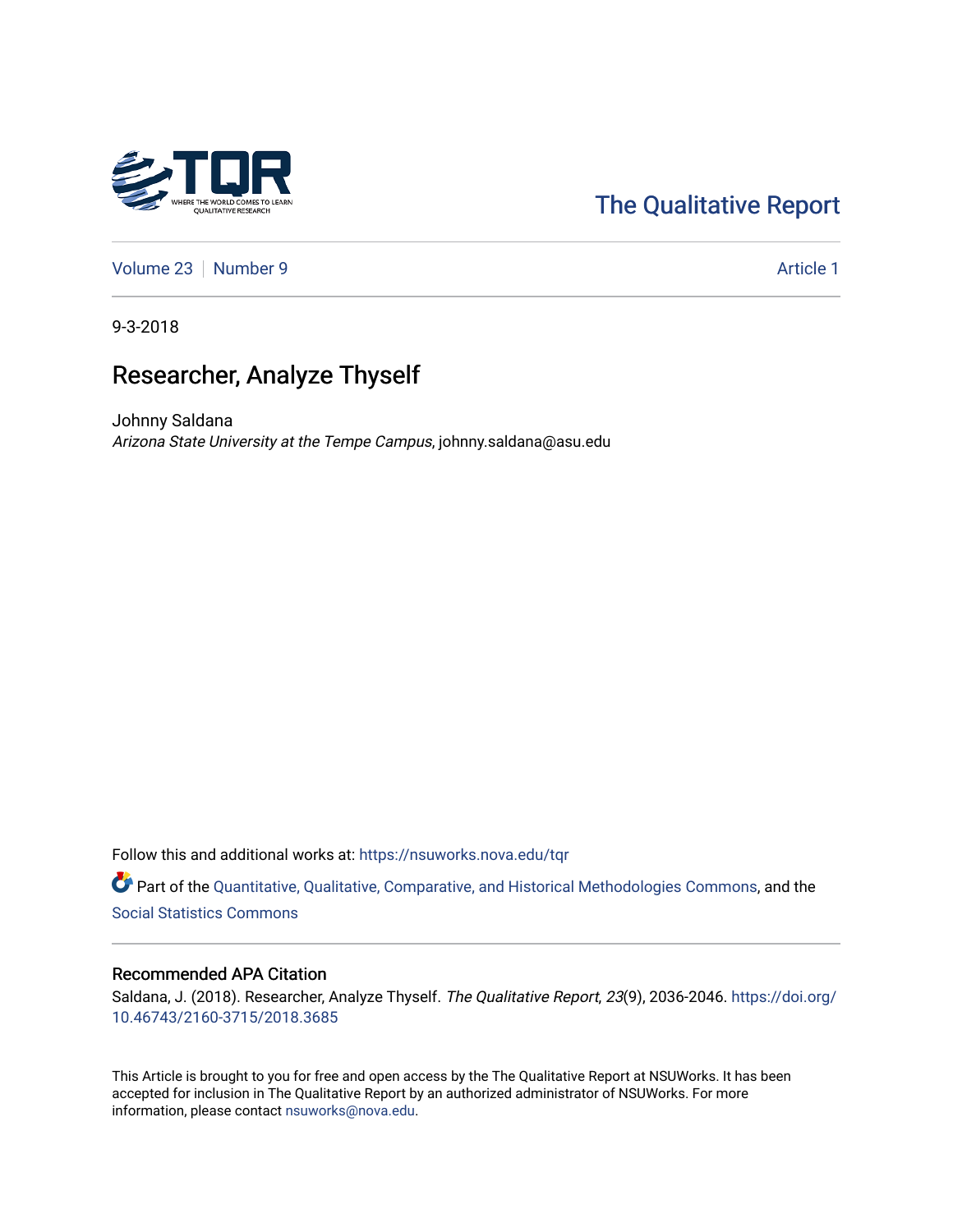# **Qualitative Research Graduate Certificate** Indulge in Culture Exclusively Online . 18 Credits **LEARN MORE**

# Researcher, Analyze Thyself

# Abstract

This article attempts to answer the phenomenological question, "What does it mean to be a qualitative researcher?" and an ancillary question, "What does 'making meaning' mean?" The author, in collaboration with selected participants at the 2018 The Qualitative Report and the International Institute for Qualitative Methodology's Qualitative Research Methods conferences, proposes that research is devotion. Three major categories or components of devotion are purpose (personal and professional validation), belonging (communal grounding), and meaning (an enriched life). Ten subcategories or "elements of style" as qualitative researchers include: meticulous vigilance of details, unyielding resiliency, visionary reinvention, social savvy, humble vulnerability, representational responsibility, finding your methodological tribes, emotional immersion, gifting your ideas, and knowing and understanding yourself.

# Keywords

Phenomenology, Research, Qualitative Research, Meaning, Style

# Creative Commons License



This work is licensed under a [Creative Commons Attribution-Noncommercial-Share Alike 4.0 International](https://creativecommons.org/licenses/by-nc-sa/4.0/)  [License](https://creativecommons.org/licenses/by-nc-sa/4.0/).

# Acknowledgements

This manuscript has also been published in the International Journal of Qualitative Methods (IJQM) as part of a Special Issue featuring the keynote presenters from recent conferences held by the International Institute for Qualitative Methodology (IIQM).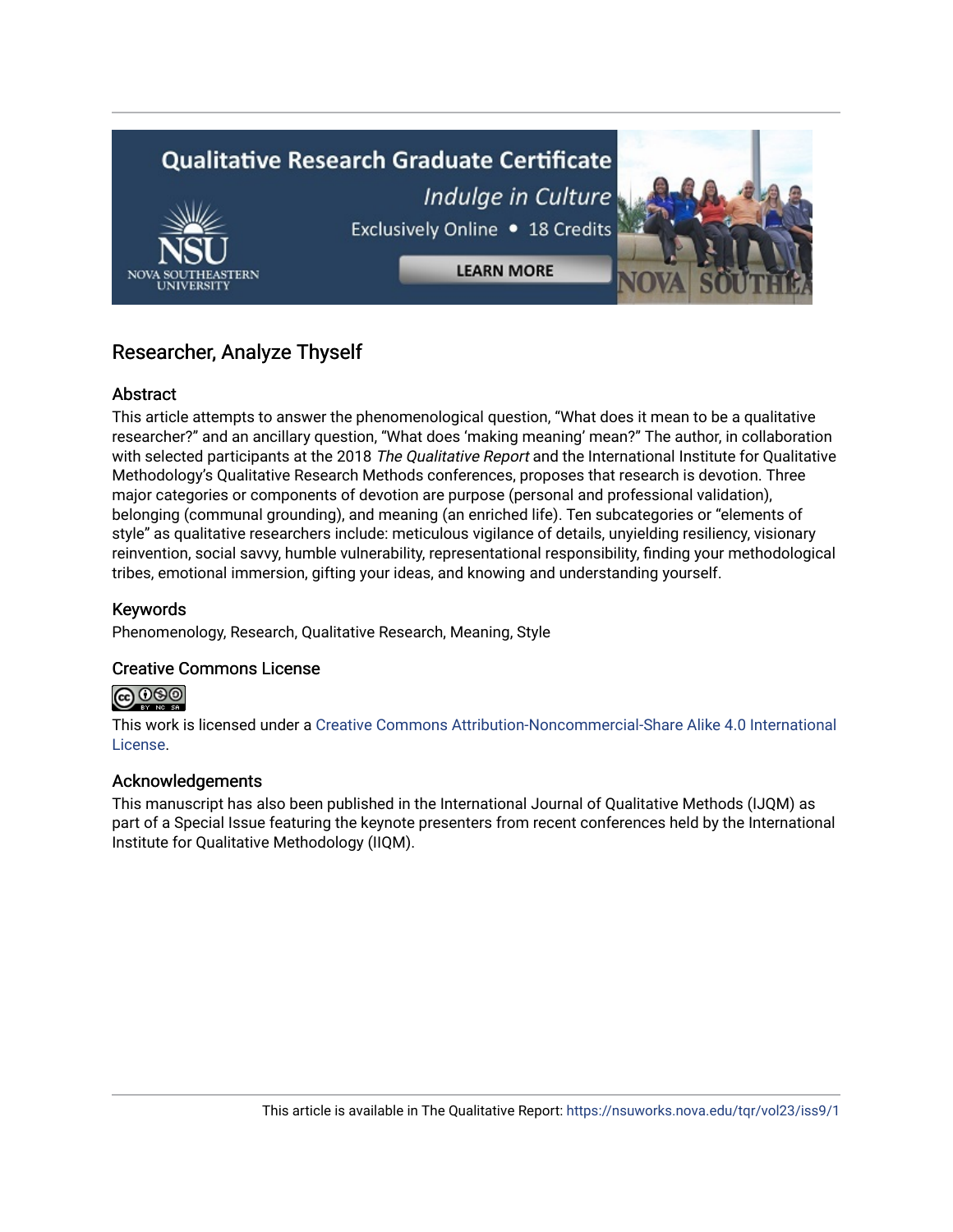

# **Researcher, Analyze Thyself**

Johnny Saldaña

Participants of the 2018 TQR and IIQM's Qualitative Methods Conferences Arizona State University, Tempe, Arizona, USA

*This article attempts to answer the phenomenological question, "What does it mean to be a qualitative researcher?" and an ancillary question, "What does 'making meaning' mean?" The author, in collaboration with selected participants at the 2018 The Qualitative Report and the International Institute for Qualitative Methodology's Qualitative Research Methods conferences, proposes that research is devotion. Three major categories or components of devotion are purpose (personal and professional validation), belonging (communal grounding), and meaning (an enriched life). Ten subcategories or "elements of style" as qualitative researchers include: meticulous vigilance of details, unyielding resiliency, visionary reinvention, social savvy, humble vulnerability, representational responsibility, finding your methodological tribes, emotional immersion, gifting your ideas, and knowing and understanding yourself. Keywords: Phenomenology, Research, Qualitative Research, Meaning, Style*

# **Researcher, Analyze Thyself**

This article adapts two keynote addresses presented at the January 2018 conference of *The Qualitative Report* (TQR) on the Nova Southeastern University campus in Florida, and at the May 2018 Qualitative Methods (QM) Conference sponsored by the University of Alberta's International Institute for Qualitative Methodology (IIQM) in Banff. TQR director Ronald J. Chenail initially commissioned the address for the conference theme, "The Phenomenology of Qualitative Research." For the QM conference's "Qualitative Methods in a Time of Change" theme, conference chair Maria Mayan accepted the address for follow-up presentation. The contents of this piece include both the TQR and QM keynote audiences' oral and written reflections as additional data. The analysis and conclusion are the products of those groups' input as initiated, filtered through, and interpreted by me.

# **Inside the Brackets**

This keynote address, this reflective project, challenged me as one of the most difficult I've ever had to write in my 24 years as a qualitative researcher. How easy it seems to analyze others—much easier than it is to analyze oneself, especially phenomenologically.

A folkloric principle I espouse in several of my research methods books is: "You can't learn how to tell someone else's story until you first learn how to tell your own." As an analogous leap, I posit: "You can't analyze others until you've analyzed yourself." Indeed, some counselor training programs require their future clinicians to spend time in therapy themselves to come to a deeper understanding of what it means to be in analysis.

It seems appropriate, then, that qualitative researchers become not just reflexive about our own work, but even autoethnographic—introspective about our own investigative journeys—metacognitive of what, how, and especially *why* we're doing what we do by exploring the phenomenon or culture of qualitative inquiry through a culture of one's own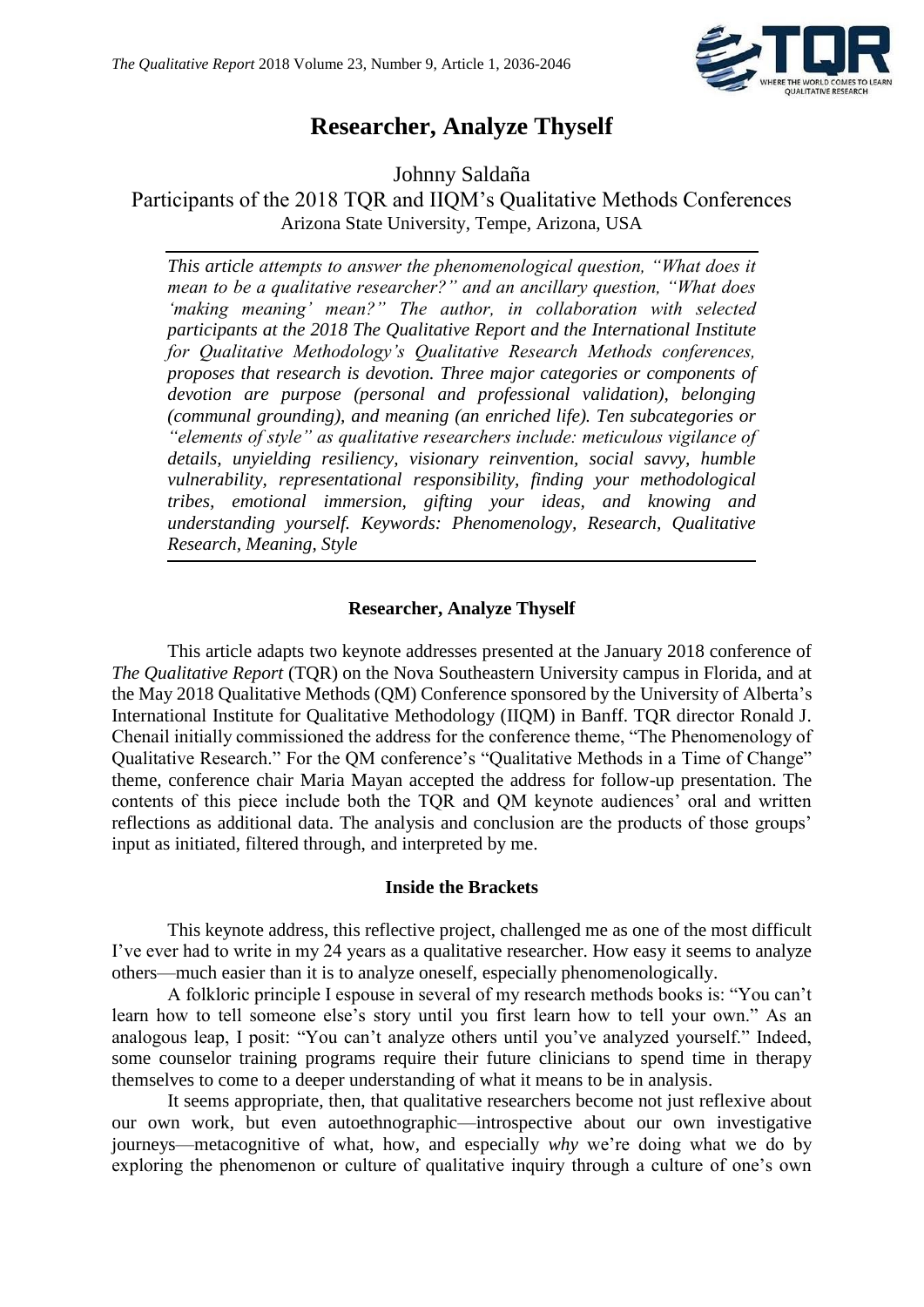experiences. But unlike phenomenological studies, we cannot bracket ourselves. We must examine what's inside the brackets. It's within the brackets that meaning is to be made.

#### **The Pathway Was Rocky**

When I received the TQR invitation in January 2017 to deliver a keynote address for their January 2018 conference, I spent the first seventh months of 2017 occasionally at other research conferences informally observing my colleagues, at work and at play, and reading new research methods books in the field throughout the year in an attempt to answer my phenomenological research question, "What does it mean to be a qualitative researcher?" I listened carefully to other researchers presenting their work, highlighted salient passages in textbooks, jotted a few key words and phrases, and reflected on how everything fit together.

Initially I really wanted to talk to people, to ask *them*, "What does being a qualitative researcher mean to *you*?" But I felt that would have been cheating—asking others to do my homework for me. So I opted instead for peripheral participant observation, document reviews, and introspective reflection rather than in-depth, open-ended interviews.

Concurrently, I composed the first draft of this keynote address based on my own responses to the research question and came up with a few good yet tentative things. Ironically, I wrote the conclusion to this keynote first and was quite pleased with the analytic summary. All I had to write now was everything leading up to it. But the pathway was rocky. I knew where I needed to go but wasn't quite sure how to get there. I had a plot but no storyline.

#### **Showing Others**

In May 2017 at the International Congress of Qualitative Inquiry conference, I took the Performative Writing workshop led by Ron Pelias. He gave us several prompts to explore for a 40-minute personal writing exercise, and one prompt stood out to me:

*Category*: Reflexive Writing *Subcategory*: Implication

Write a paragraph or two where you describe how you are part of the problem you are trying to understand or solve. In other words, show how your actions are actions you are writing against.

So I tackled why it was so hard to come up with the answer to, "What does it mean to be a qualitative researcher?" And without revision, here's what I hastily composed:

In six months, I must have answers. Hundreds of people are counting on me to give them insight, wisdom, awareness, breakthrough revelation.

It scares the hell out of me—one of the toughest challenges I've ever had to write. I'm the one who rants and raves, "Answers, damnit, not questions!" And, as of today, I have none. Answers.

Well, I have some, but nothing meaningful, insightful, wise, aware, or revelatory.

I want my brain to feel as if it's grown too big for my skull to hold. Not out of arrogance or pride, but out of a mind that's expanded beyond what it normally holds.

I refuse to give up. I will think and think and think until the blood drips from my eye sockets, ears, nose, and mouth.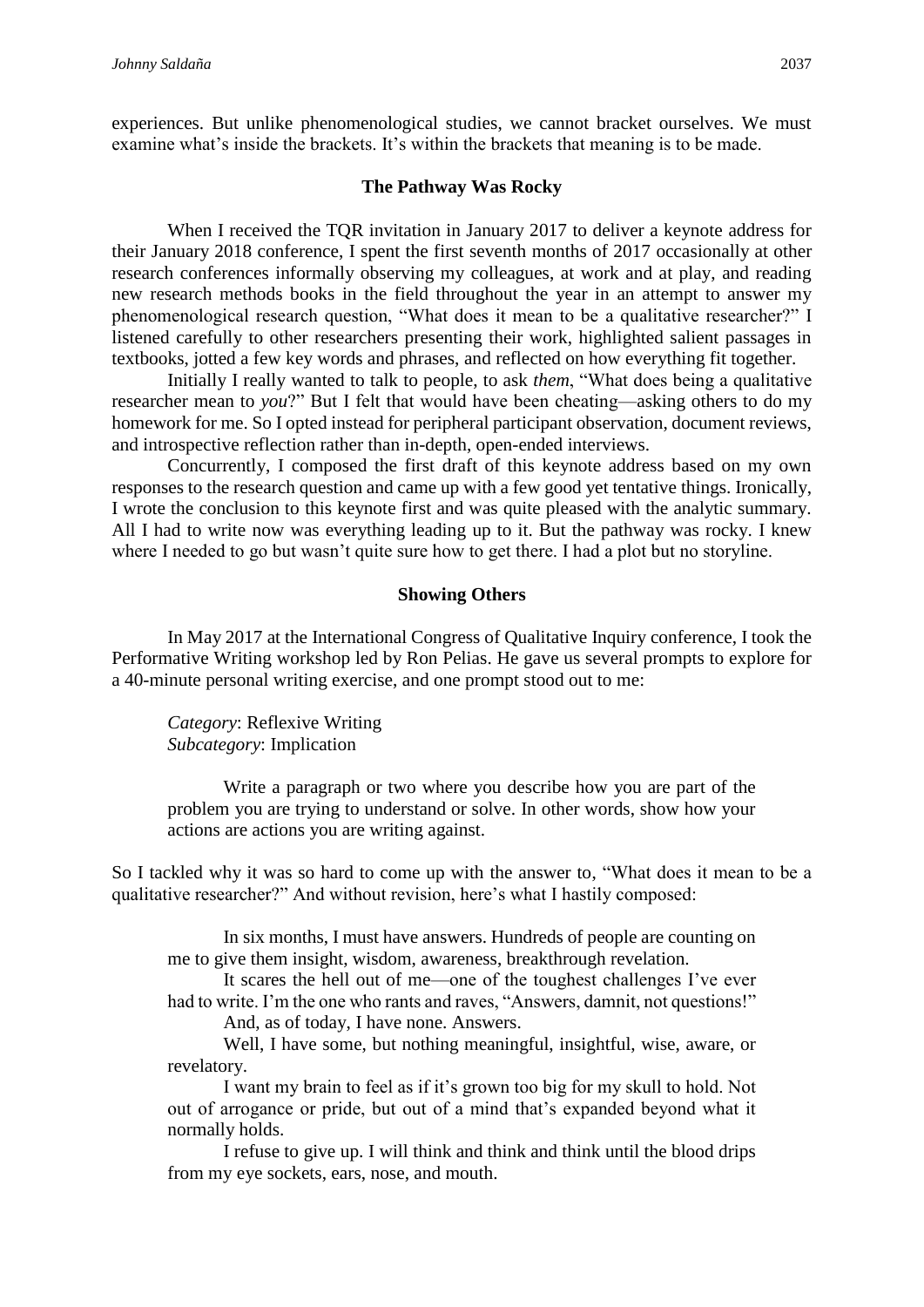I observe, listen carefully, just a few words now and then, hoping it all crystallizes into meaning.

(By the way: What *does* "making meaning" mean? But I digress.) Six months to deliver. Tick, tick, tick.

They'll be waiting—and they'll be judging. Oh yes, they'll be judging. Look at the list of words again, maybe something will miraculously jump out at me. . . .

"Showing how smart you are" stood out.

Is that the answer? Is it mine?

Damnit, no questions—answers!

Showing how smart you are.

(Oh, I could tell you its roots, but that's another paper and therapy session altogether.)

Showing how smart you are. That could be it. That could be the answer. It's what I'm doing now: showing how smart I am.

The essence, the essentials, the phenomenology of *being* a qualitative researcher.

Showing how smart you are.

Showing others that you have the answers.

Showing others that you got it right.

Showing others that you've made meaning, made insight, made wisdom, made awareness, made breakthrough revelation.

Am I bleeding yet? Am I bleeding yet?

Damnit, that's a question.

#### **Answers**

As you may have inferred from my writing exercise, I hate unanswered questions. Masculinist that I am, I'm always problem solving, fixing things, and mansplaining, even in my books. As a teacher and teacher educator, "how to" is my modus operandi. To me, it's all about method: to discover not just what and how but, more important, *why* we're doing what we do.

I acknowledge that some of you will disagree with me but, to me, it's not the questions that are interesting. It's the answers that are interesting. It's the answers that are profound. Some people relish in questions, but I've cynically and perhaps unfairly observed that those are also often the people who seldom come up with any productive answers. I detest philosophical movements that wallow and remain stuck in tenets of the messy, ambiguous, and uncertain domains of life. Yes, life is complex and complicated, but if we don't bother to generate answers, then what's the point of just asking questions (which, ironically, is a question)?

#### **Lesser Than**

My impatience with privileged scholars who spend far too much time on the philosophical and not the pragmatic also arises from my cultural positionalities. As an elder gay man of color without a PhD in theatre—an art form usually perceived by university administrators as a field not as worthy as the hard sciences or other high income-generating disciplines—my "lesser than" statuses have relegated me to the margins for over 40 years as a student and professor in higher education. I have waited so long for equality and social justice. I'll spare you the stories of micro-aggressions, overt hostility, and discrimination I've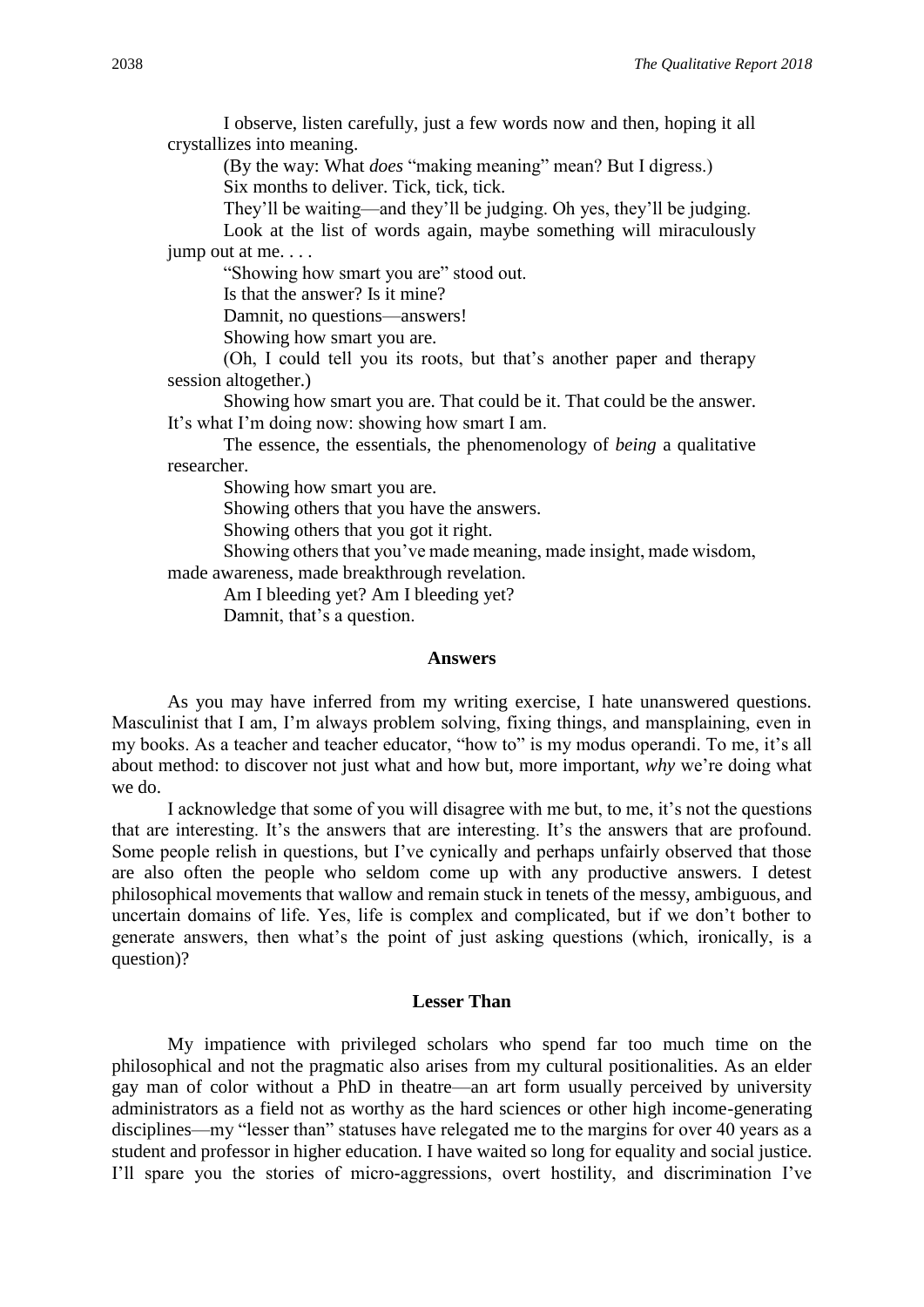experienced, but know that there are some people in the United States who would literally exile or even exterminate me if they could. I've been fighting the good fight for decades and have surprisingly little to show for it. Two steps forward yet one step back. Time for me is running out. There is urgency before I pass on. I need to know that some social problems can be solved. I don't need to "trouble the data" because life for me is troubling enough. So for me, answers, not ambiguities, are needed. Now.

# **What Makes Someone Smart**

Showing how smart you are doesn't mean you're up on all the current jargon of ontologies and epistemologies and philosophical paradigms. Showing how smart you are doesn't mean a curriculum vitae packed with pages of publications and conference presentations. Showing how smart you are doesn't mean calling the shots or leading the way or winning the argument.

To me, what makes someone smart is someone who can articulate the most complex of ideas using the simplest, most elegant language possible.

To me, what makes someone smart is not their intelligent vocabulary or sense of arrogantly deserved seniority and entitlement, but their analytic creativity.

To me, what makes someone smart is someone who makes me say out loud, "Wow," as I'm reading or hearing their research reports because they made insights that never occurred to me. Their analyses transcend science. Their analyses are poetry.

# **Defining "Research"**

Like any good researcher, I went to the dictionary, as a presumed authoritative source, for definitions and hopefully, admittedly, inspiration. "Research" is defined in *Webster's Third New International Dictionary* as:

Careful or diligent search; studious inquiry or examination; critical and exhaustive investigation or experimentation having for its aim the discovery of new facts and their correct interpretation; the revision of accepted conclusions, theories, or laws in the light of newly discovered facts, or the practical applications of such new or revised conclusions, theories, or laws; to search or investigate exhaustively; to search again or anew.

I admittedly roll my eyes at the use of cloyingly hyphenated, slashed, or parenthesized prefix terms such as "re-search," "re/search," and "(re)search." The device was clever about 40 years ago; nowadays, it's just a tiresome cliché. Nevertheless, it does reinforce an intriguing part of the *Webster's* definition: to search again or anew, suggesting an iterative, cyclical, oscillating, and reverberative journey. Researching is multidirectional multimodal multitasking. As Yogi Berra's classic line goes, "When you come to a fork in the road, take it!"

# **Is / Means**

I struggled over this keynote, as one of my Facebook posts from May 2017 attests:

Work on keynote address. Check Facebook. Play with cat. Work on keynote address. Eat a bowl of cereal. Refill coffee mug. Work on keynote address. Check calendar. Check e-mail. Work on keynote address. Trim fingernails.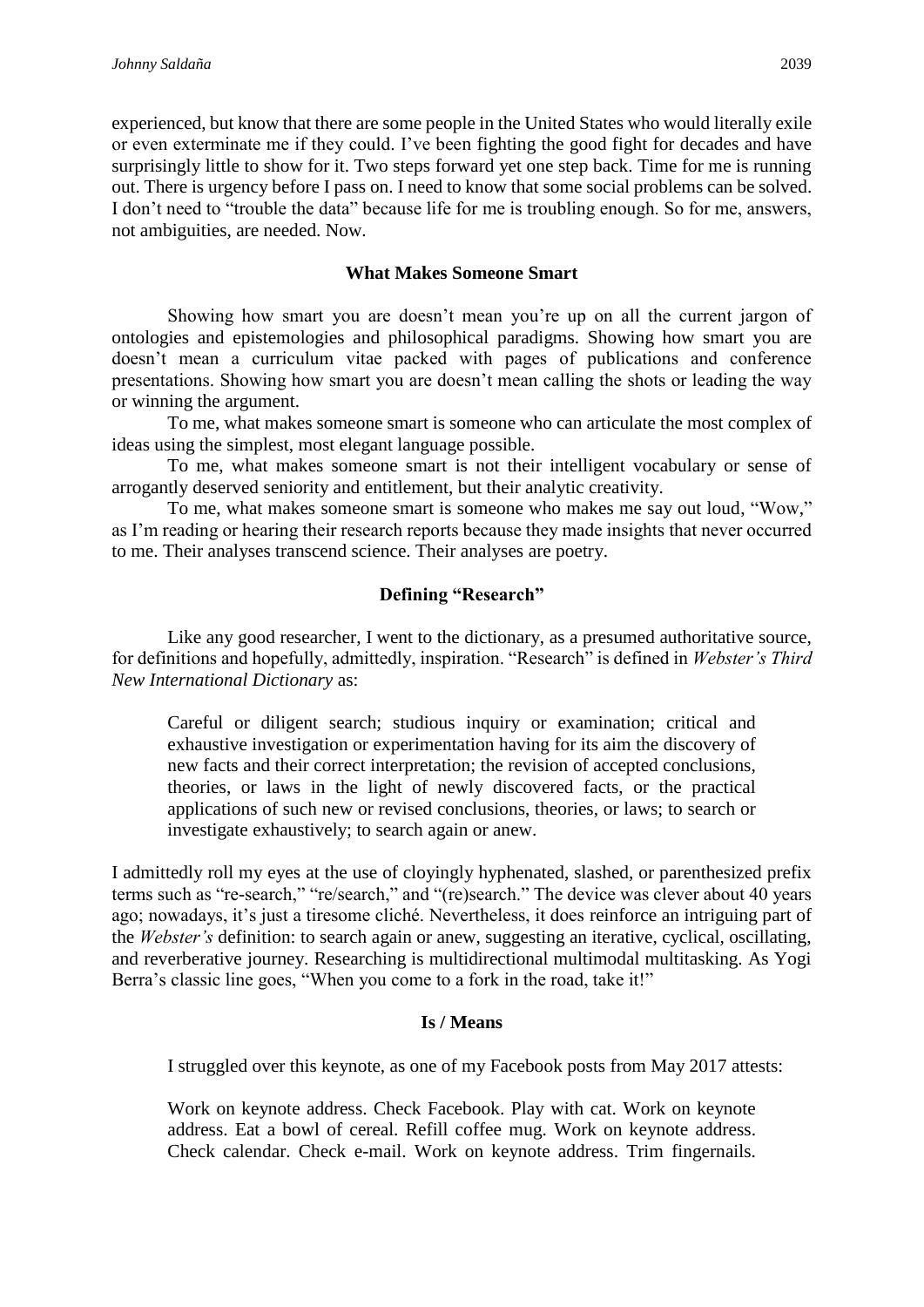Organize desk drawer. Work on keynote address. Reflect on life. Reflect on death. Work on keynote address. . . .

In *The Coding Manual for Qualitative Researchers* (Saldaña, 2016) one of my profiles is "Themeing the Data," in which the researcher explores what something "is" or "means," a method suitable for phenomenological investigation. When we examine what something "is," we look for the manifest, the apparent, or the observable. When we examine what something "means," we venture into the latent, the processual, subtextual, abstract, or the conceptual. Thematic statements are categorized and, if possible, placed in a hierarchical outline to bring some sense of order to the various themes. Or the analyst can venture into what are theoretical constructs, which transform themes into broader meanings.

The bigger analytic task here is not what being a qualitative researcher *is*, but on the phenomenological essences and essentials of what we do—that is, what being a qualitative researcher *means*. I read recently in a new qualitative research textbook's bold opinion on essence-capturing in grounded theory, "There are no essences—we are postessentialist." But I respectfully disagree because there's evidence to disconfirm that assertion. Categories and themes are not dead. Look through the corpus of qualitative journal articles from multiple disciplines that have come out in just the last quarter. Categorizing and themeing are not dead.

I don't need to tell you your job as a qualitative researcher and what being a qualitative researcher "is." If I want to know what it *is* you do, all I have to do is turn to the table of contents of any introduction to qualitative research methods textbook and I can find the answers.

#### **Making Meaning**

Before we can answer, "What does it mean to be a qualitative researcher?" we need to first ask ourselves a very tricky question: "What does 'making meaning' mean?" I've been struggling with that question for decades and have yet to read any "aha" answer and can barely come up with one myself. I tackled it in my book, *Thinking Qualitatively*, and defined meaningmaking as "the individual's intertwined cognitive and emotional mental processing of something (a text, a piece of art, an experience, etc.) that stimulates personal interpretive relevance and generates personal understanding" (Saldaña, 2015, p. 60). But even then, I find that definition only satisfactory at best. It's not very scholarly, but sometimes the way I know I've made meaning is when I exclaim, "I get it!"

I take solace in what is, to me, a profound insight by an artist. Composer Philip Glass creates richly complex music, and occasionally collaborates with theatre director Robert Wilson to design visually and aurally arresting and enigmatic stage productions such as *Einstein on the Beach*. Audience members who were profoundly moved yet nevertheless puzzled and confused by the radical performance art of the operas would ask Mr. Glass what certain sections meant. He wisely replied, "It's not important that you understand what something 'means'. What's important is that you understand that something has *meaning*" (Obenhaus, 1985).

I can't explain to you why I get a new book in qualitative research methods and immerse myself in it and complete my reading of two or three hundred pages in just two days.

I can't tell you the total number of clock hours I've spent in fieldwork, or the total number of hours I've spent listening to audio recordings and transcribing interviews verbatim.

I can't tell you the number of times I've stared at a computer monitor perusing data repeatedly in search of patterns and connections, or the number of times I've stood in the shower or driven on the highway or laid in bed at night still mulling through the data in my mind. Playwright Jane Wagner (1986) gives me comfort when she muses: "At the moment you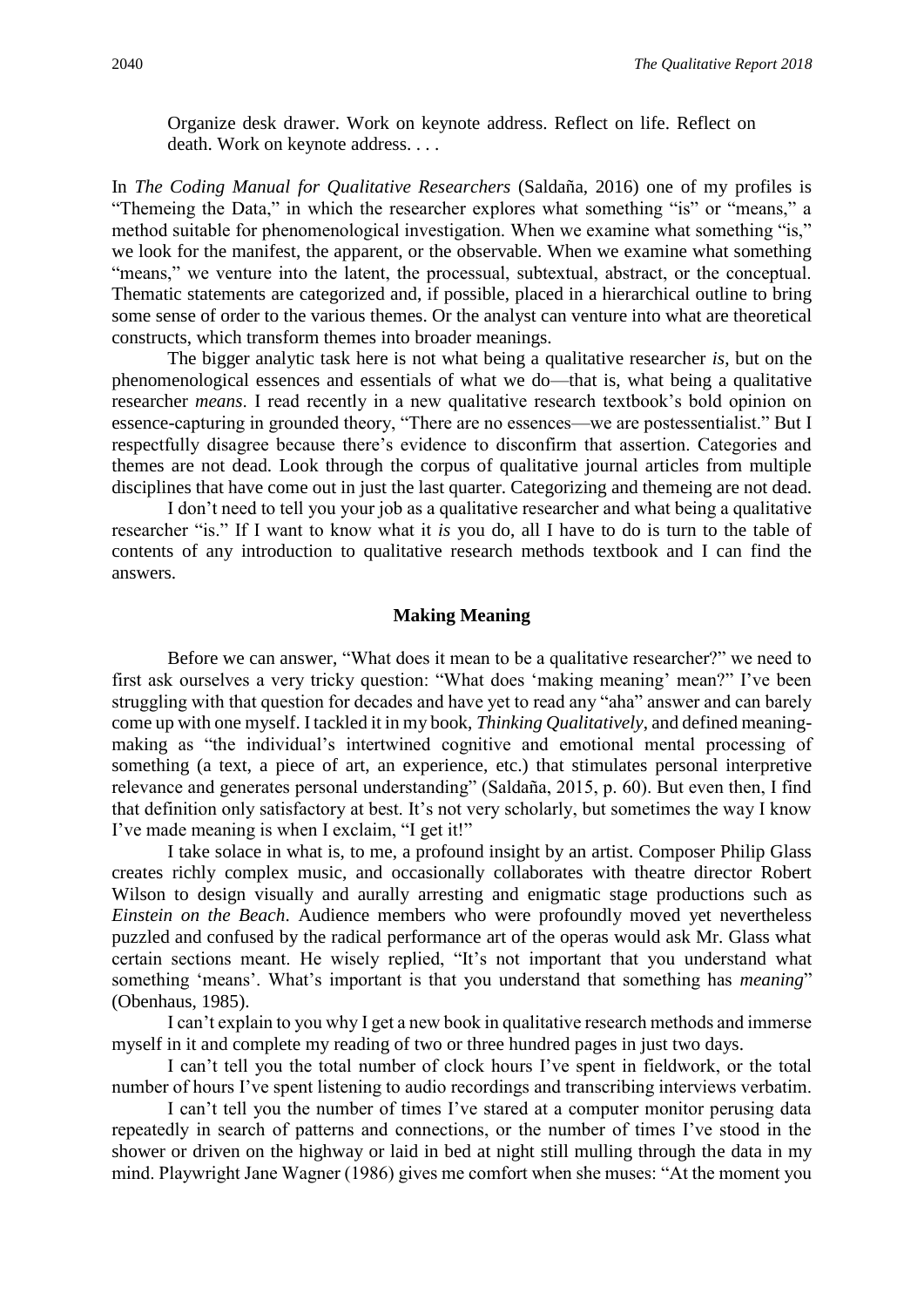are most in awe of all there is about life that you don't understand, you are closer to understanding it all than at any other time" (p. 206).

What I *can* explain to you is why qualitative research and qualitative data analysis are so important to me.

## **Personal and Professional Validation**

First, qualitative research gives me, and perhaps us, **personal and professional validation**. It's not just the participants who are important. Research lets me know that I've done something significant, that I've accomplished something in and with my life, and that my writings may succeed me after I pass on. Even if the project wasn't action or community-based participatory research, people are changed to some degree when we enter their lives and field sites.

We validate them when we tell them that what they have to say to us in an interview is important. We validate them when we carefully observe what, to them, is just everyday living. We validate them when we document their words and actions in our written reports. The pseudonyms we use may not make them famous, but they can, in secret, know that a trace of their lives is forever in digital print. And if a reader or audience member resonates with some slice of truth we've captured in a report, that validates their comparable observations about life.

Throughout my career, I've presented artistic experiences to grades K-12 children. In final exit interviews, they told me what they remembered seeing and hearing, years later. I've made lasting memories. I've helped young people in elementary school explore the destructive dangers of bullying and some possible solutions to peer oppression. One girl in particular who was the newcomer and stigmatized for her differences became emboldened during one session in which she showed she could indeed stand up for herself, not by fighting back but by reaching for higher ground. I've case studied one beginning teacher's first two years on the job, observing helplessly as I watched her struggle with children who spoke a different language and who were sometimes involved with gang violence. I followed one young man's life from ages 5 through 26 in a longitudinal case study as he dealt with child psychotherapy, bipolarity, drug use, an alcoholic and abusive father, and two suicide attempts, yet his eventual transformation into a minister of God. Who can do and witness all that and not be changed?

Validation gives us a purposeful life.

### **Communal Grounding**

Second, qualitative research gives me, and perhaps us, a sense of **communal grounding**—a sense of place where we interact with participants of every stripe, where we interconnect with like-minded colleagues with whom we share an affinity, if not love, for the social domains of life.

Admittedly, I'm a very poor team player—the control freak in me wants everything done my way with everyone doing it the way I want it. Perhaps that's the play director and teacher educator in me coming out. But over time, I've learned how to collaborate. I've learned how to compromise. I've learned that other people's perspectives and opinions are just as important as mine—sometimes.

I'm nervous as hell when I enter a new field site for the very first time. But after a few visits, I begin to feel somewhat comfortable in the surroundings. There were times when I sensed I wasn't always welcome, but I was never turned away. And what a sea of participant humanity there is in the world: a Vietnam veteran school principal who proudly displayed his service medals on his desk; a fifth grade boy whom you just knew was destined to end up during his teenage years in the juvenile justice system; a clique of four fourth grade girls who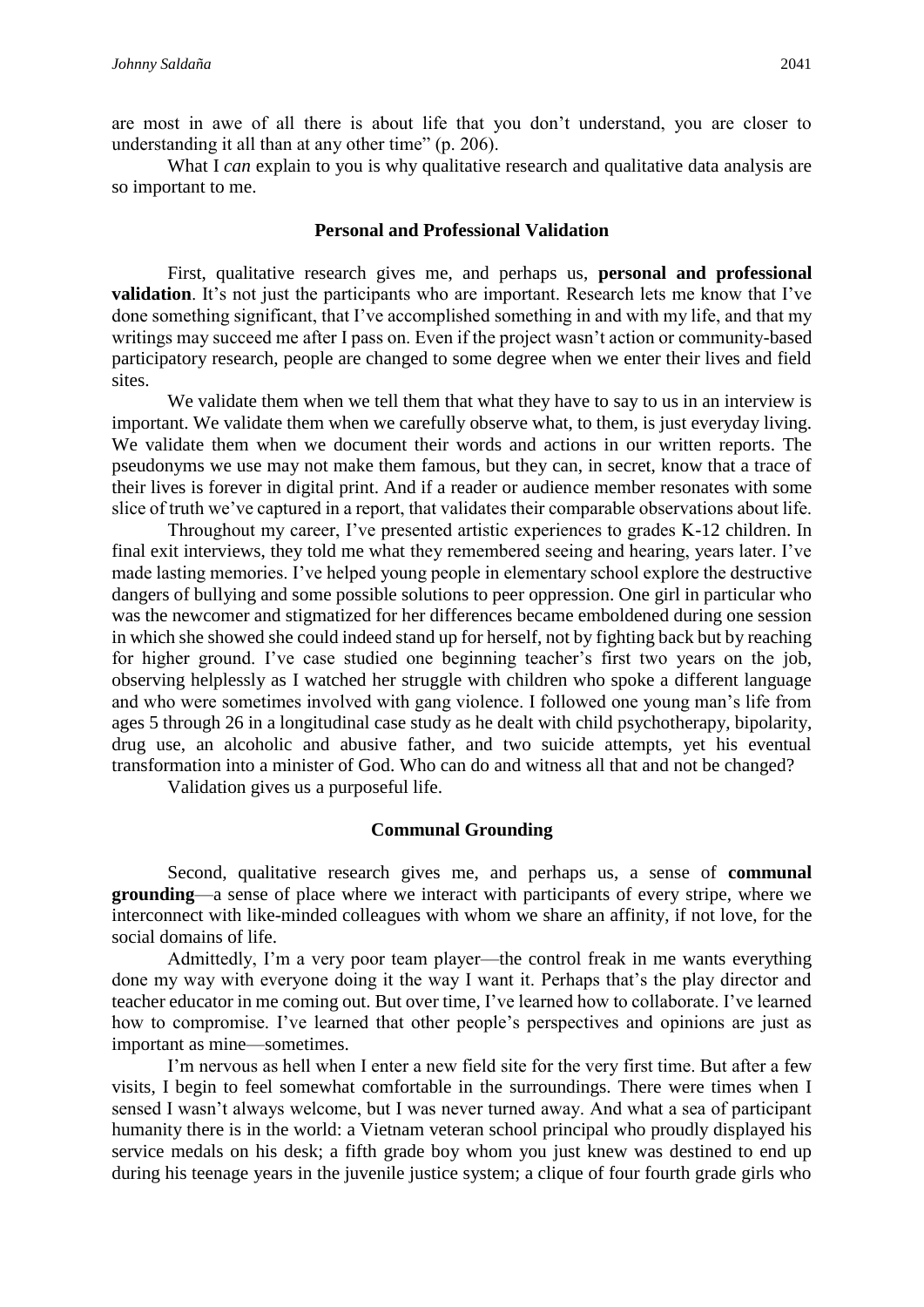ruled the playground at recess with their savvy confidence and street smarts; a teacher who was loved by his third grade students but who would eventually take his own life during the school year due to a hidden mental illness. There are such people out there in the world whom we may not always understand and love, but whom we must always respect.

In this very room, I count several of you as not just my colleagues but some of my closest friends. It is our common love of research that has brought us together. Your openness and support—and sometimes your challenges—have made me a better person and a better researcher. I'm sort of a lone wolf, I don't have many personal friends back home, and I never had a long-term, close confidante in my department when I worked at a university I hated. There was such meaningless work, such inequity, a place full of what I labeled "bullies, divas, and dicks." If it weren't for the wonderful students I had the opportunity to teach, there would have been no community, no purpose in my being there. I had to go outside my turf to other departments like education and communication, to qualitative research methods conferences like this one to find my tribes, my place.

We get it. I can see it in your faces. I can feel it in your souls. Hence, we are not alone. In this community, we belong.

#### **An Enriched Life**

Third, qualitative research gives me, and hopefully all of us, **an enriched life**, a perceptive acuity, emotional awareness, and sometimes too much empathy into the messy mysteries of being human. Qualitative research shows me how life works. It gives me answers. It tells me not just what but how and why. We may not always completely understand why we and others do the things we do, but most times it makes sense. And *when things make sense, you've made meaning*.

My epiphanies in my research career were turning points: The first time I made analytic connections in a classroom fieldnote exercise and felt I finally understood what the term "rising above the data" actually meant. The first time I experienced cognitive dissonance during participant observation and realized I should be assessing a teacher's life from *her* perspective and values system, not mine. The first time I read Norman Denzin's book *Interpretive Ethnography* and learned that research could be presented as performance. The first time I finally won a research award for a qualitative research study after losing it three times before for quantitative reports.

The first time I submitted a book prospectus to Sage Publications, it was rejected because reviewers felt it wasn't good enough. I wanted validation, I wanted to belong in that writer's community, I wanted to accomplish something big so that I would have a sense of personal significance. When you get to be my age, 63, intrinsic rewards are sometimes not all that important anymore. Extrinsic rewards are tangible proof that you've lived a life and done something meaningful with it.

### **The Elements of Our Style**

I once put forth in a book chapter, "If you want to discover the meaning of your life, then closely examine the style of it" (Saldaña, 2018, p. 173). So what is our style? What are the elements of our style? Remember: It's not important that you understand what something "means"; what's important is that you understand that something has *meaning*. But meaning isn't something that's fixed in something else; meaning is activated when you abductively encounter the puzzling.

So what is the meaning of a qualitative researcher? Based on my reflections and the input of the TQR and QM conference attendees, we offer the following ten categories: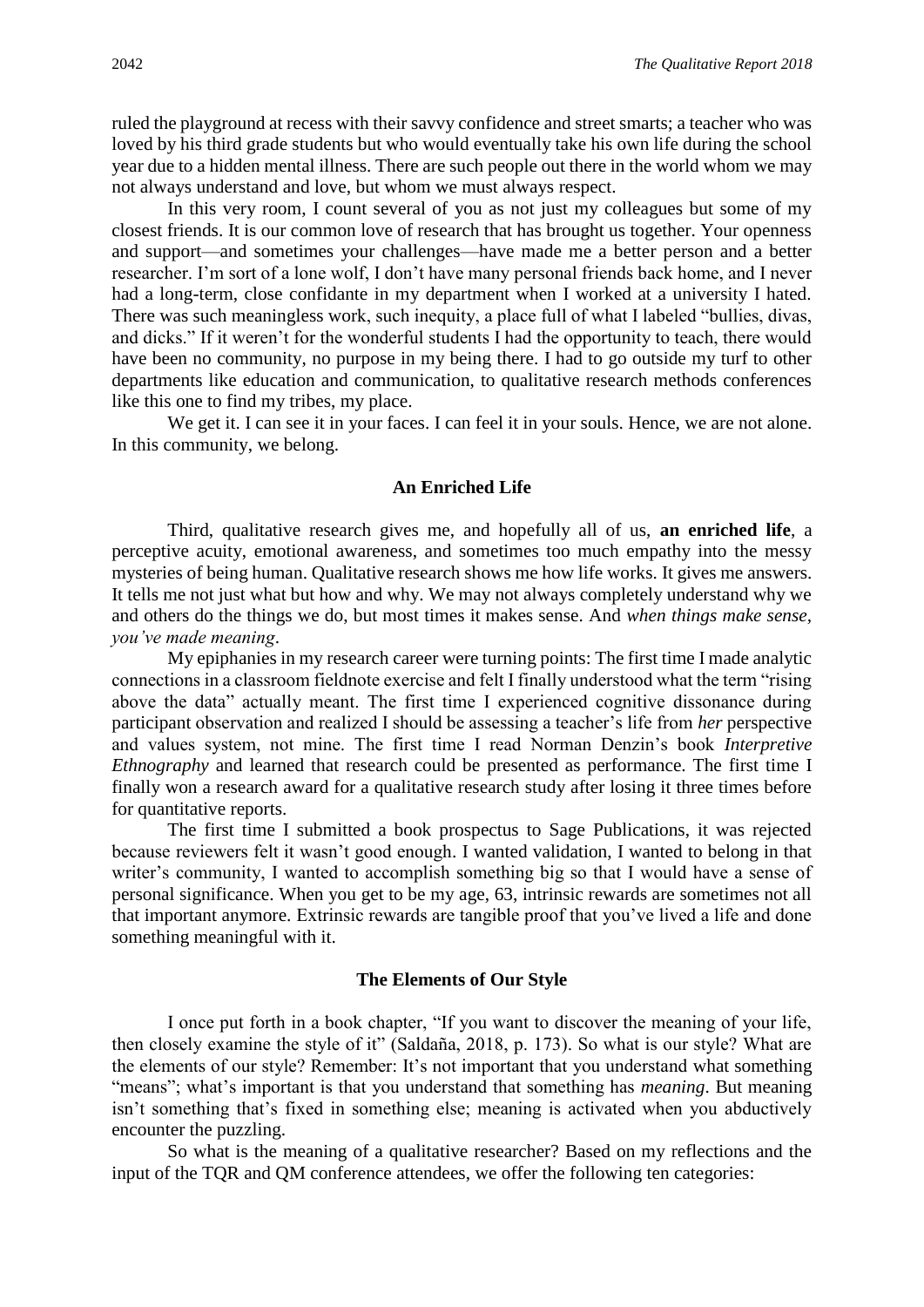Being a qualitative researcher means **meticulous vigilance of details** yet the ability to condense the minutiae, and to find what is salient and significant, even in the mundane. It is a work ethic that rivals a hardcore scientist's—ruminating, reasoning, and evaluating how everything unifies, fits together, works together, and makes life happen together. It is fierce organization, strenuous mental effort, multidimensional thinking, metacognition, allowing a matrix of possible interrelationships to swirl in your mind, total immersion in the empirical materials, making plausible inferences, and relentless pursuit to generate new, insightful patterns and configurations of the social world. It's not just analyzing people, it's analyzing *life*, generating not just factual knowledge but clarity, understanding, discovery, wisdom, and profound revelation.

Being a qualitative researcher means **unyielding resiliency**, a sacrificial fortitude within you that will not give up no matter how impossible the analytic task seems. Acknowledgment that there is an inquiring duty to be met, pursued with selflessness for the greater good. Whether combatting the crucibles of grant applications, IRBs, complex technology, or the harsh critiques of journal reviewers, you will not give up. A fierce promotion of your work so that it does not get lost among the millions of other published articles to get the attention it deserves. A perseverance and tenacity that tell you you may not get it absolutely right but, damn it, at least you will not get it completely wrong either. Unyielding resiliency that gives you a willingness to look at the problems and atrocities of the world and to work toward righting the wrongs.

Being a qualitative researcher means **visionary reinvention**, achieved oddly enough, though an almost addictive need to become hooked and high on your data, seeing them in new and semi-psychedelic arrays that positivist reality cannot begin to conceive. Visionary reinvention shatters your assumptions about what you thought you knew and held to be true. It pushes you to the edge and forces you to cross self-imposed boundaries. Visionary reinvention is conceptualization, originality, creativity, eclecticism, a love of language and form that enable you to imaginatively communicate unique interpersonal and intrapersonal experiences in prose, poetry, drama, even tables, diagrams, and matrices—whatever works in showing your readers and listeners the trustworthy logic of your argument, the display of your ideas, the account of findings that you've rendered and proudly exhibit as not just social science but as art form. Visionary reinvention is the reflexive growth, transformation, and reinvention of the world and yourself as a qualitative researcher, if not a human being.

Being a qualitative researcher means **social savvy**—not just social awareness or social intelligence but social presence, social "withitness." It's having the savvy to negotiate with field site gatekeepers for access and the savvy to persuade what may be total strangers to tell you what's going through their minds. It's looking at life, every day, not just as a participant in the world but as a passionate observer of every human nuance, gesture, vocal tone, physical appearance—our quirky yet unique personalities that tell you who a person is, what he or she values, and what he or she may be hiding. It means to discern the intricate interplay of human action, reaction, and interaction by interpreting the routines, rituals, rules, roles, and relationships of social life. It means knowing the literature of our field intimately and the wisdom about life that's been documented with perceptive insight.

Being a qualitative researcher means **humble vulnerability**—open to empathic understanding, open to other people's fragilities and idiosyncrasies, open to messy collaboration, open to bring wrong. Humbly vulnerable to being utterly confused and so awash in data that you have no idea where to begin or what direction to take. Humbly vulnerable to the possibility that your opinion doesn't matter and that your interpretation is incorrect. Humbly vulnerable to expressing your political beliefs, humbly vulnerable when asserting your moral compass, knowing right from wrong, and realizing that there are many more grey areas that black and white ones in this world.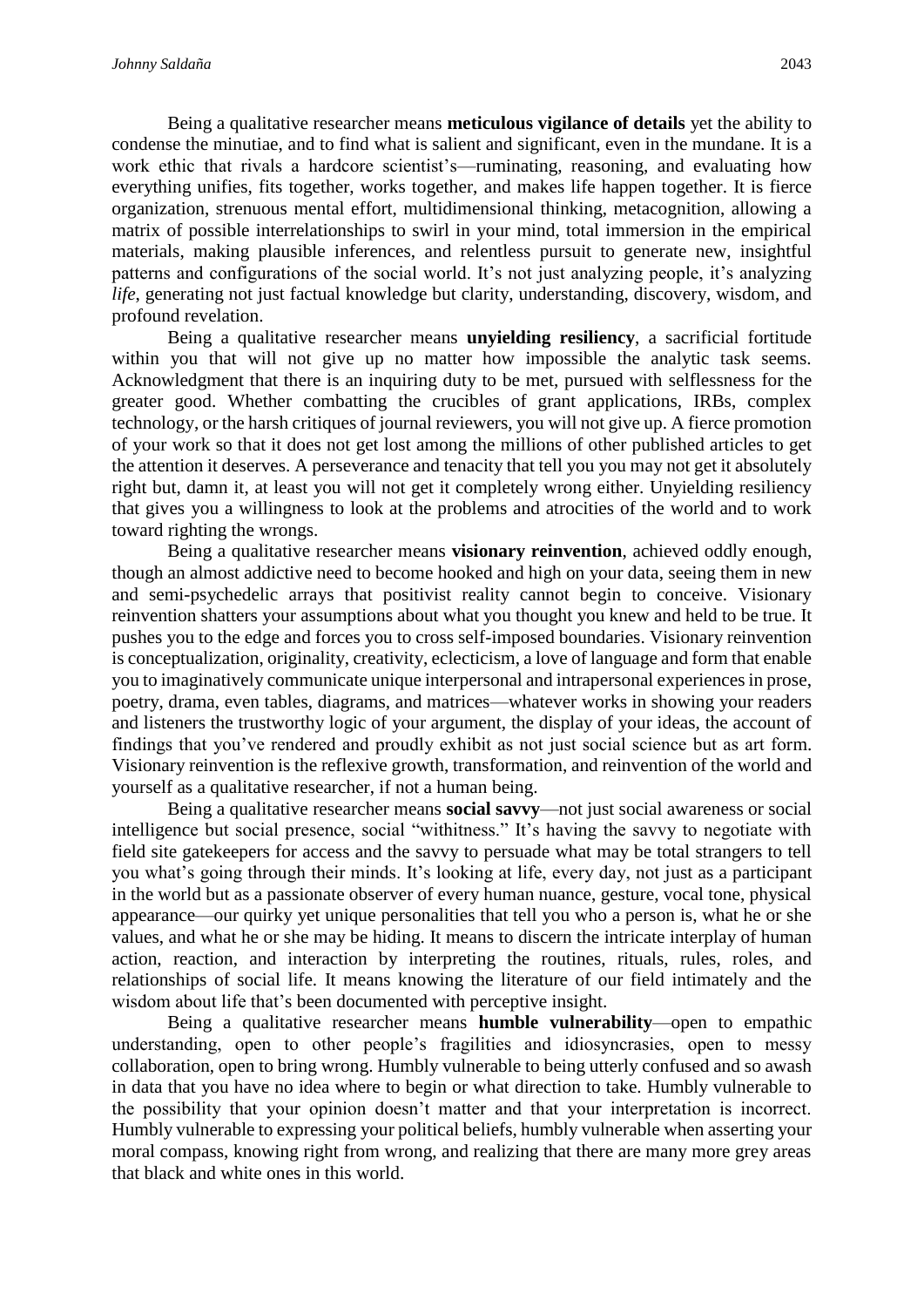Being a qualitative researcher means **representational responsibility**, telling other people's stories as well as your own. Crossing borders and reaching out to enable and empower the voices of this world to be heard. Documenting their concerns and histories, their opinions and feelings, their values and their needs. It's the expression of your own voice, which is not something you must "find" but something you must learn to trust. Yet it's also the responsibility to represent with ethical concern, in-depth investigation, and rigorous analysis. It's finding the delicate balance between subjectivity and objectivity, between feeling and form. It is through the representation of self and others that we hope to liberate.

Being a qualitative researcher means **finding your methodological tribes**. In this eclectic field of inquiry, there are some approaches we may find more appealing to our personal interests, and we socialize and bond with those who share those same affinities. We invest ourselves in selected research genres or styles because they feel right as forums for our creative investigation. If there are negative aspects to being a qualitative researcher, this meaning category may contain them, for it is this sphere where we may encounter isolation from others who do not share those same interests, and selected tribes that become warring factions, asserting their paradigmatic dominance or superiority over others. But when we find our tribes, we find our colleagues; we find our friends; we find our place.

Being a qualitative researcher mean **emotional immersion**, connection, feeding your spirit, an openness to the highs and lows of humanity, an angry sense of social justice and activism when things are not the way they should be, a coming together of like minds and like souls. It means a passionate investment in the inquiry, not just working at it but loving what you do, finding joy, hope, and even fun in the endeavor. Too much emotion can be harmful, but too little of it can be dangerous in the world today. It means acknowledging that emotions are not an analytic nuisance to be kept in check but a driving force of human action and inquiry. Emotional immersion means your eyes watering up after you've written something down.

Being a qualitative researcher means **gifting your ideas**. Remember that the root meaning of datum is not something collected but something *given*. And giving your new ideas about the human condition back to the academic and lay communities is paying it forward, leaving a legacy of qualitative work that contains not just your knowledge but your ways of working and your personal signature. It is more than simply revealing your findings—it is enthusiastic revelation of your discoveries for the current generation to ponder and for future generations to refine.

And finally, being a qualitative researcher means **knowing and understanding yourself**—knowing and understanding yourself so deeply that it scares the hell out of you. You are your own case study, a mirrored perception of self that is reflective, reflexive, and refractive about your age, your gender, your ethnicity, your sexual orientation, and all the myriad of ways you categorize and construct your personal identities. It's dwelling deeply in your own presence, knowing where you are in place and positionality, in space and standpoint, in context and in contrast. It's knowing that if you think and feel a certain way, then perhaps others do too. And maybe that means a connection, a relationship, possibly a universal truth.

You can't analyze others until you've analyzed yourself.

#### **Our Mission**

It shouldn't be too surprising that the dictionary defines a researcher as "one who researches." But the second definition of a researcher is more intriguing: "a person who *devotes* himself or herself to research." Devotion's definition focuses on its religious origins and meanings: a personal, selfless act done with earnestness and zeal, with fervor and passion, for purposes of not just worship but of service to others. As for me, I *do* find meaning when I sacrifice for those I love. Through a personal loss of certain kinds, there is also personal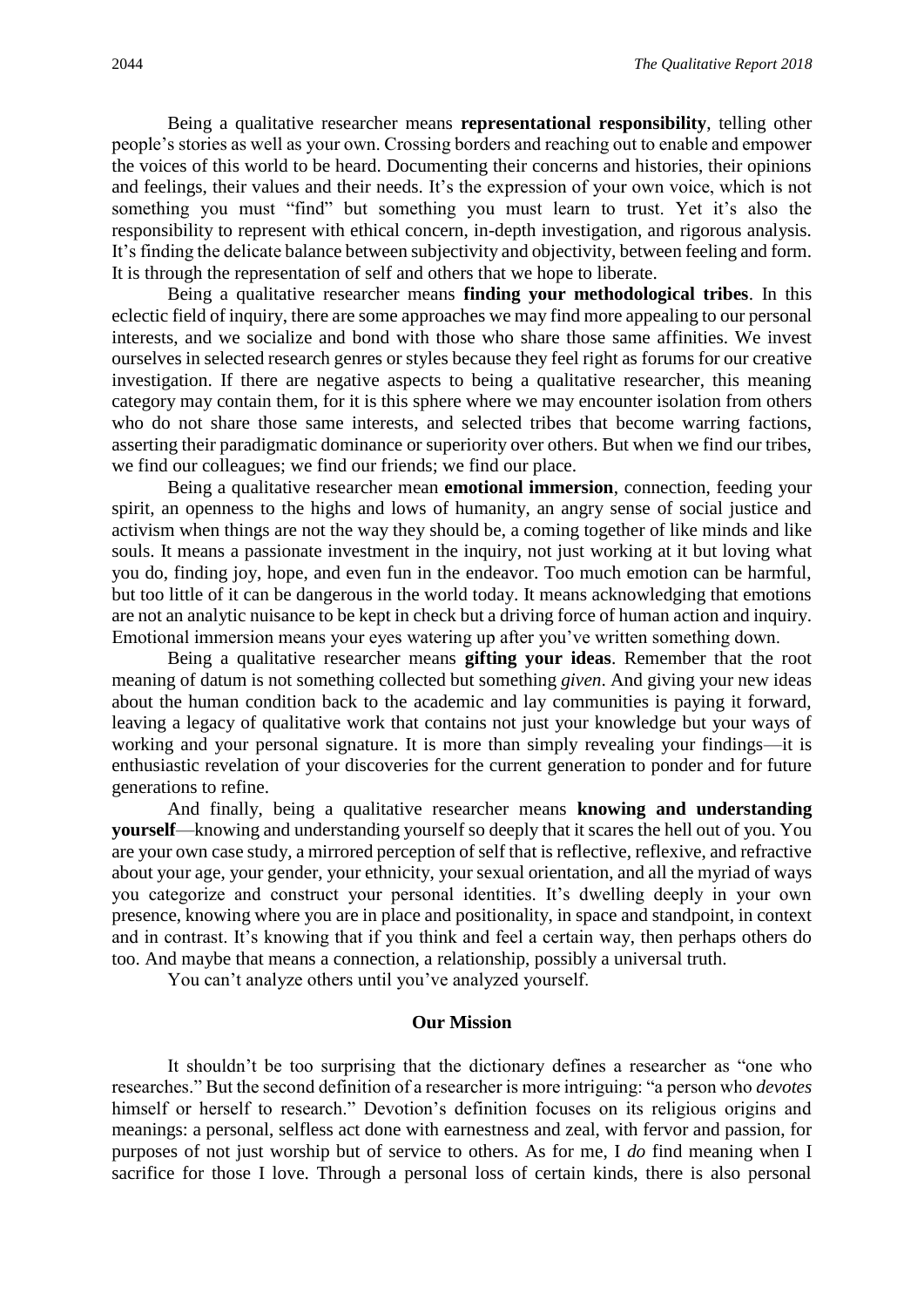fulfillment. And personal fulfillment is achieved when a sacrificial purpose has been met willingly out of love.

Perhaps our mission as qualitative researchers is also somewhat spiritual. We devote ourselves, our time and talents, to our studies; we devote ourselves to our participants and their welfare; we devote ourselves to a personal code of ethics in the search for what we perceive as interpretive truth; we devote ourselves to discovery, revelation, insight, and understanding.

*Purpose*, *belonging*, and *meaning*—lofty accomplishments, indeed. Some might even say spiritual goals to lead a better life. So perhaps research *is* devotion: a selfless act done with earnestness and zeal, with committed focus, fervor, and dedication (see Figure 1).

*Figure 1 – Research Is Devotion*

# **Research Is Devotion**



# **Purpose:** *Personal and Professional Validation*

Meticulous Vigilance of Details Unyielding Resiliency Visionary Reinvention

# **Belonging:** *Communal Grounding*

Social Savvy Humble Vulnerability Representational Responsibility Finding Your Methodological Tribes

# **Meaning:** *An Enriched Life*

Emotional Immersion Gifting Your Ideas Knowing and Understanding Yourself